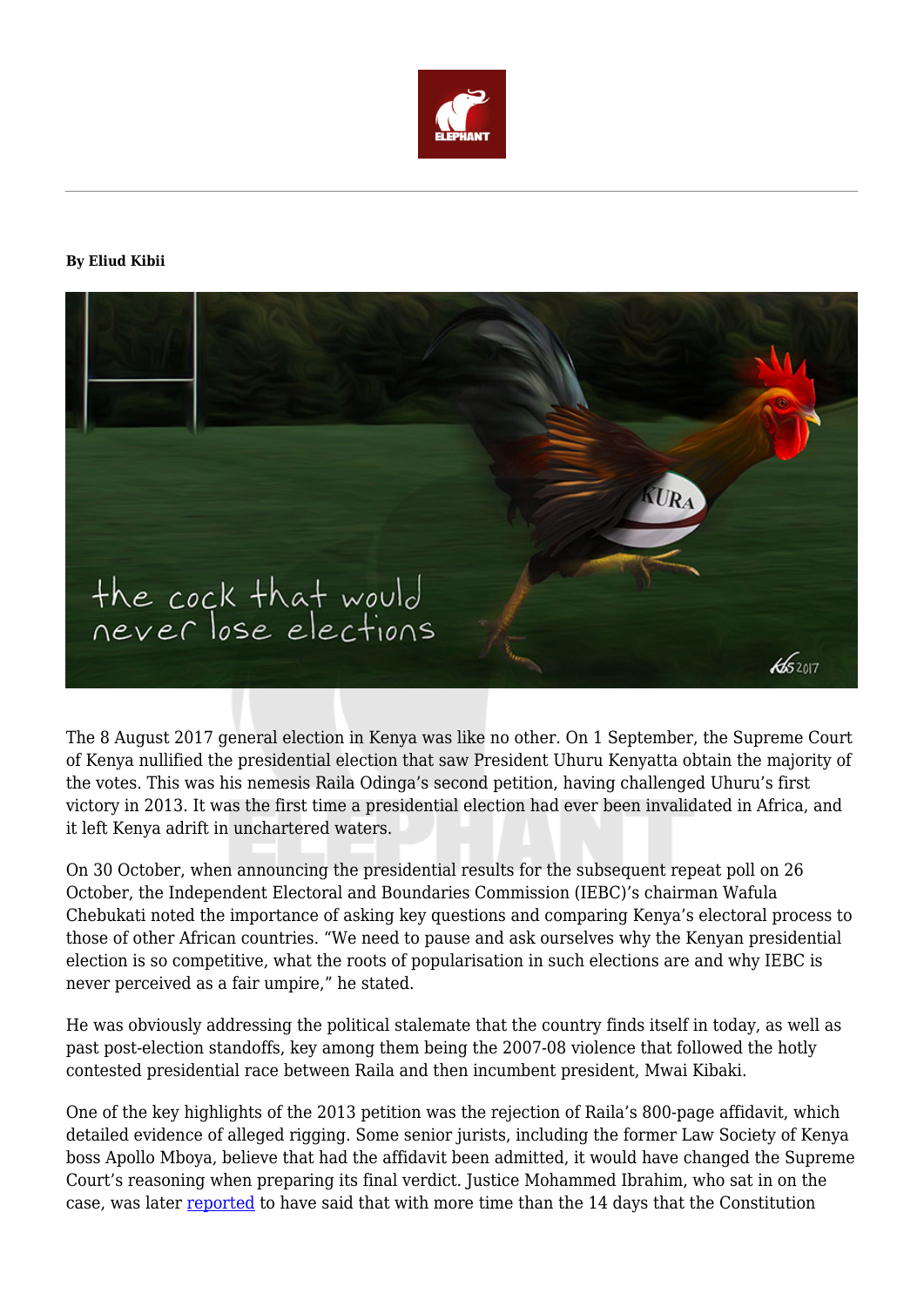allows for the hearing of petitions, the court might have come to a different decision. Uhuru's lawyer in both petitions, Ahmednasir Abdullahi, is on record saying that the 2013 case [was stronger than](http://zipo.co.ke/24181/raila-2013-petition-much-stronger-2017s-grand-mullah/) [the 2017 one](http://zipo.co.ke/24181/raila-2013-petition-much-stronger-2017s-grand-mullah/).

Other than the 2002 general election that brought the National Rainbow Coalition (NARC) to power, all the other six presidential elections held in the multiparty era have been challenged in courts.

Soon after the nullification of the August 8 election, Raila vowed that there would be no election if the IEBC did not make changes to address the "illegalities and irregularities" cited by the Supreme Court. On September 17, Raila, together with his National Super Alliance (NASA) co-principals Kalonzo Musyoka, Musalia Mudavadi and Senator Moses Wetang'ula, announced what they called "irreducible minimums".

Among their demands was the removal of the IEBC's CEO Ezra Chiloba and some commissioners before the fresh presidential election. When these changes were not forthcoming, Raila "withdrew" from the race.

## **History of election petitions**

However, Raila is not the first candidate to petition against a controversial election. Other than the 2002 general election that brought the National Rainbow Coalition (NARC) to power, all the other six presidential elections held in the multiparty era have been challenged in courts. In fact, elections have been a source of controversy pretty much since the establishment of the Kenya colony in 1920. In fact, since 2017 we have consistently changed our electoral laws under the Legislative Council, or Legco as it was known.

The Kenya National Assembly's official record, *The Hansard* of October 24, 1917, notes that the Legco sat on February 12 and created a Special Committee on Elective Representation to consider "the question of elective representation". The committee was to look into steps to consider to provide for the election by the public of the European non-official members of the LegCo, and specifically on the qualifications of the electors. It unanimously passed that not everyone could vote. Only European male adults would qualify to vote in the first election in 1920. By 1924 [suffrage had](https://en.wikipedia.org/wiki/Kenyan_general_election,_1924) [been extended](https://en.wikipedia.org/wiki/Kenyan_general_election,_1924) to Indians, with five seats in the Legislative Council, and to the Arabs who got one seat.

However, whilst all adult Indian residents were given the right to vote, in the Arab community only men literate in Arabic or Kiswahili and resident in the country for two years were enfranchised, as the community had requested that women not be given the right to vote. The African majority, whilst not entitled to vote, had one member appointed to represent them.

The electoral process has been a victim of state capture, a type of systemic political corruption in which private interests significantly influence a state's decision-making processes to their own advantage.

Despite this, the Indians demanded equal representation with the Europeans and when this demand was not met, they boycotted that year's poll altogether. This was also the case in the 1927 poll, which only saw a single Indian candidate stand.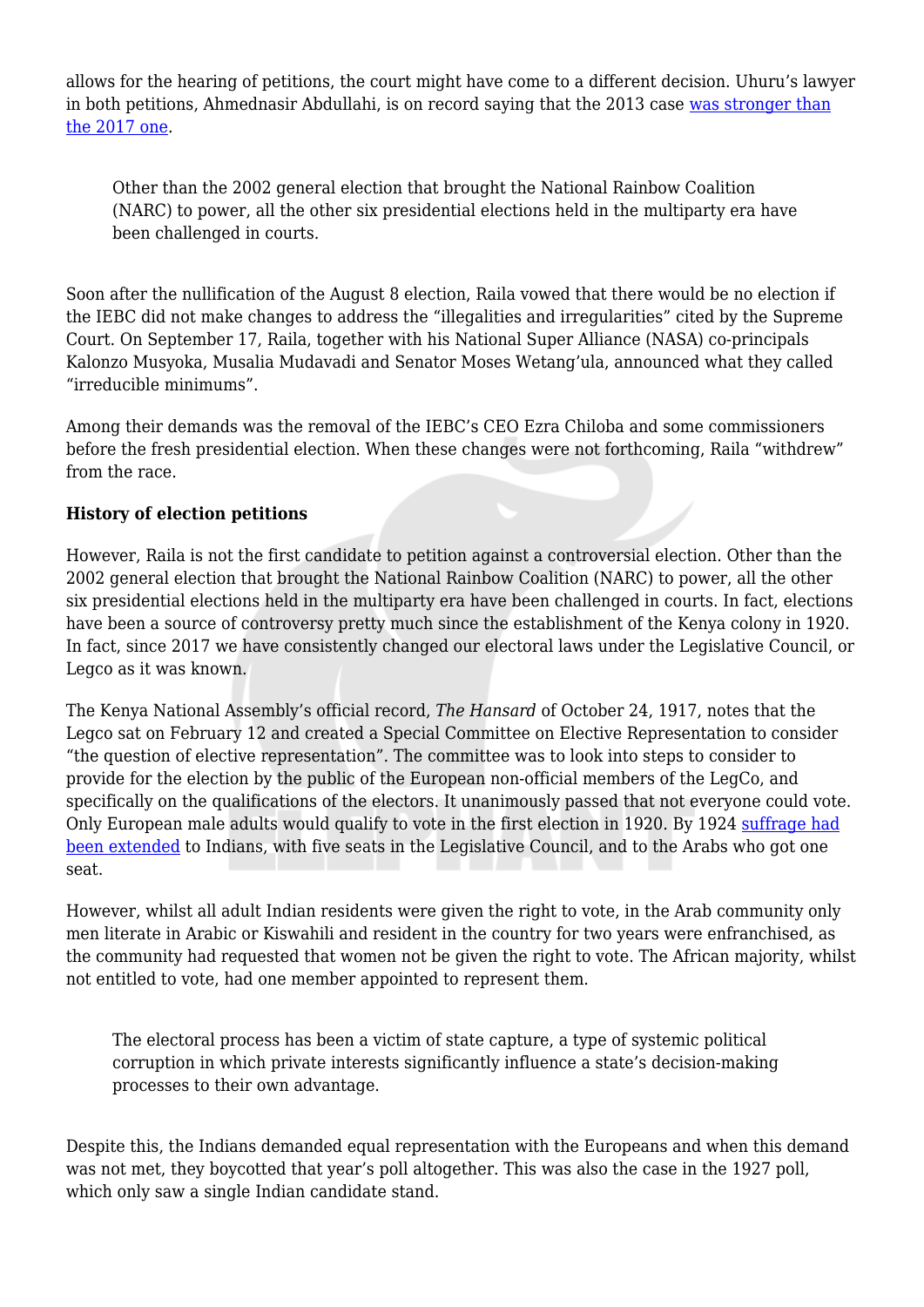In 1944, colonial secretary Oliver Lyttelton effected some electoral reforms to allow an African representative in the LegCo. His name was Eliud Mathu.

The Open Society's comparative study on the contribution of electoral commissions to strengthening democracy, reviewed by AfriMAP, indicates that in 1956, the Legislative Council (African Representation) Act, 1956 (No. 10) was passed, providing for the first six African elected members.

With multiparty politics in the offing, establishing an autonomous body became inevitable and led to the Election Laws Amendment Act, 1991, the study notes. The Act abolished the position of Supervisor of Elections, as it was then known, and reinvested all election management powers in the Electoral Commission of Kenya (ECK) as we knew it until 2008, when it was disbanded.

And still, despite consistent elections every five [or four years in pre-colonial era] since 1920, the country has not found a way of solving any contentious election-related issues. This has resulted in attacks on the electoral management body and its officials, in approaches that Wetang'ula in 2016 referred to as extra-legal means. It is now clear it matters not how many time we change the commissioners or make laws because electoral reforms are more than just that.

As historian Godfrey Sang notes, "We have found ourselves changing election rules every so often as well as the electoral commission and its officers. We keep changing the laws to suit emerging situations, but for how long and at what cost? … A high turnover of laws or personnel weakens institutions, destroys traditions, stifles growth or continuity and obliterates institutional memory."

Chebukati himself narrated how politicians found a punching bag in him in this electoral process. While some quarters complained how a weak chairman he was, those in the commission claimed that he was principled couldn't be influenced. He said he couldn't please everyone.

And this is an experience shared by his predecessor Isaack Hassan.

## **State capture**

In sections of his forthcoming memoirs released during the Sixteenth Cambridge Conference on Electoral Democracy in the Commonwealth in Cambridge, England, and [published in part by](http://www.the-star.co.ke/news/2017/08/21/my-battles-with-raila-issack-hassan-opens-up_c1619923) *[The](http://www.the-star.co.ke/news/2017/08/21/my-battles-with-raila-issack-hassan-opens-up_c1619923) [Star](http://www.the-star.co.ke/news/2017/08/21/my-battles-with-raila-issack-hassan-opens-up_c1619923)* [newspaper](http://www.the-star.co.ke/news/2017/08/21/my-battles-with-raila-issack-hassan-opens-up_c1619923) in August this year, Isaack Hassan expressed how Raila frustrated him after the disputed 2013 general election. Since then, Hassan said, every step the IEBC undertook was castigated to portray it as incompetent and "in bed with the governing party".

Following the ruling, and in sentiments that would be echoed by NASA two decades later, Kibaki declared, "Moi would still be a fraudulent president. He won't be genuine because he rigged his way to that position … He will not have any moral authority over the citizens if he was to rule them by force."

"In a country with no culture of conceding electoral defeat, three-and-a-half years were spent by these opposition leaders honing a sense of victimhood to the effect that the presidential elections were rigged," Hassan added.

But does this mean that elections have not been rigged in this country? Is Hassan insinuating that the election management body has not in the past been influenced by the incumbents or by the status quo? I think otherwise. In fact, I would say that electoral management bodies have been the source of electoral thuggery and authoritarianism in this country, which has resulted in violent polls. The electoral process has been a victim of state capture, a type of systemic political corruption in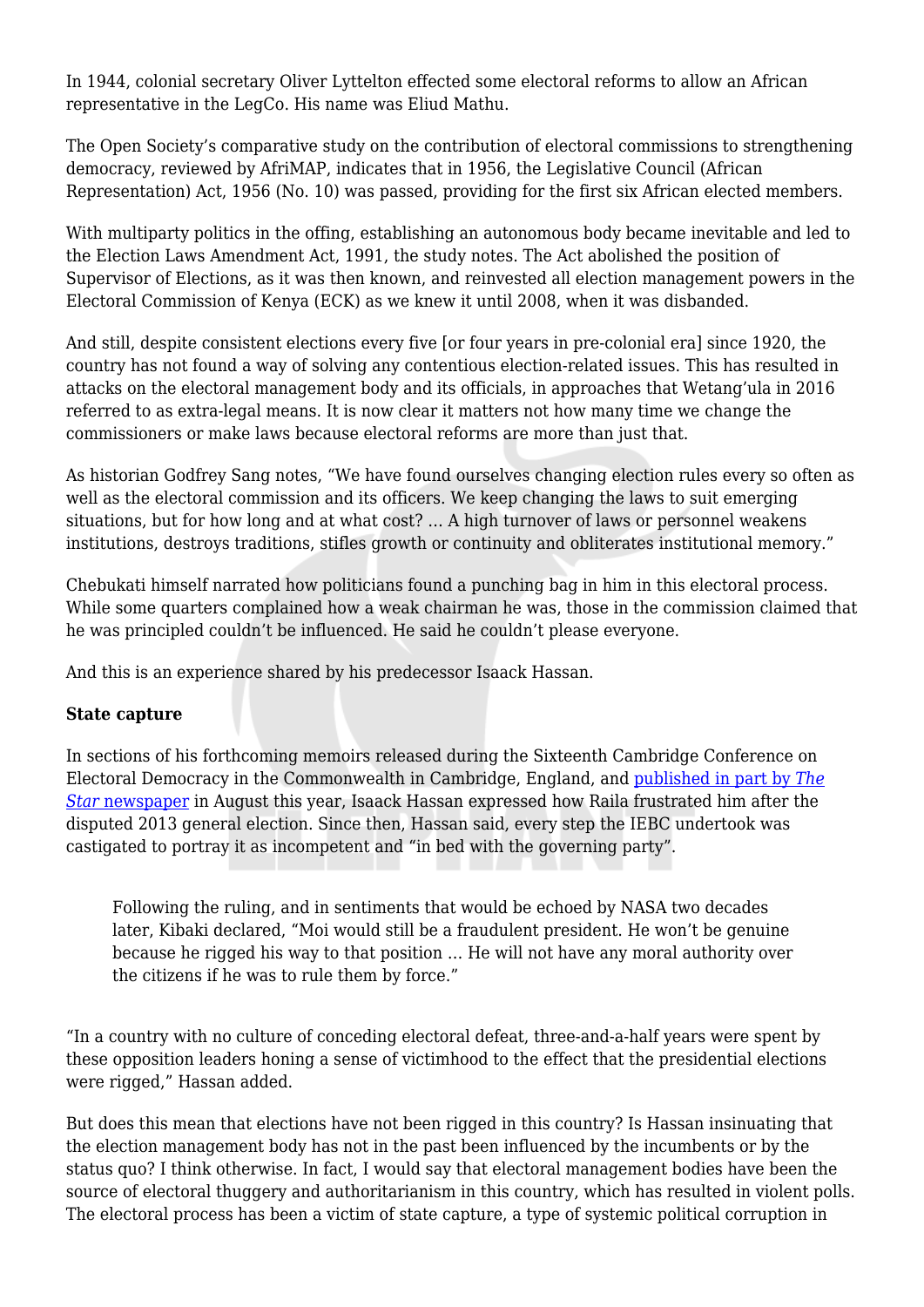which private interests significantly influence a state's decision-making processes to their own advantage.

Aziz Rana, in an article headlined "Against Second Rate Democracy in Kenya" published in the *Boston Review* on 12 October 2017, stated, "Kenya's ruling elites have been modelling an increasingly sophisticated version of electoral authoritarianism over the last decade. For them, elections are merely a tool for *maintaining* power rather than for presenting a real opportunity to transfer authority."

Electoral authoritarian regimes hold regular multiparty elections for parliamentary, presidential and other positions but still violate liberal-democratic minimum standards of freedom, fairness and integrity in systematic ways as to render elections instruments of authoritarian rule, rather than instruments of democracy.

This is particularly discernible in Kenya in the multiparty era. Against the backdrop of the *Mlolongo* voting system in 1988, the opposition was not taking any chances in 1992, when the country was scheduled to have its first multiparty elections since 1966. Babior Newton in *Raila Conspiracy: The Secrets Behind Denying Him the Kenyan Presidency*, captures a moment when Raila was asked at a press conference whether he advocated guerrilla welfare. His response was "positive NO", adding, "Violence breeds violence". He explained that people would not accept rigged results and, if they lost confidence in the ballot, they might feel justified in seeking alternative means of change, just as the African National Congress in South Africa had done against apartheid. This line of reasoning seems to be behind the recent formation of the Raila-led National Resistance Movement, a wing within NASA, to fight "electoral injustices".

In December 1992, Newton notes, Raila, doubting the credibility of the polls, threatened a boycott. He said, "We have told [Electoral Commission of Kenya chairman Justice Zacchaeus] Chesoni that unless these cases are dealt with and corrected as soon as possible, we shall be forced to reconsider our participation in an election that has been rigged from start to finish".

Raila, then the Vice Chairman of the General Purposes Committee of the Forum for Restoration of Democracy, led by his father Jaramogi Oginga Oinga, was referring to a 13-point proposal on how to conduct free and fair elections presented to the ECK by opposition parties. The document was signed by Waruru Kanja, Uhuru's uncle George Muhoho, Mukaru Ng'ang'a and Mohamed Akram on behalf of Kibaki's Democratic Party, Kenda, Ford K, and the Liberal Democratic Party. George Anyona, the Kenya Social Congress candidate, who had been released from prison that year, had in November moved to the High Court seeking to block the general election until the ECK had complied with the provisions of the National Assembly and Presidential Elections Act, and listed 32 grounds to support his application.

## **Electoral reforms**

One of the key reforms effected by Chesoni was that the chairman inform the nation that the provincial administration would have no role in the 1992 election. The ECK had recruited and trained returning officers, who would declare the results "at the constituency level". Before then, it was district officers who acted as returning officers.

One of the main reasons why Moi chose Uhuru was because he wanted someone to watch over his interests when he retired.

Despite this push, the divided opposition lost the election to the incumbent, President Daniel arap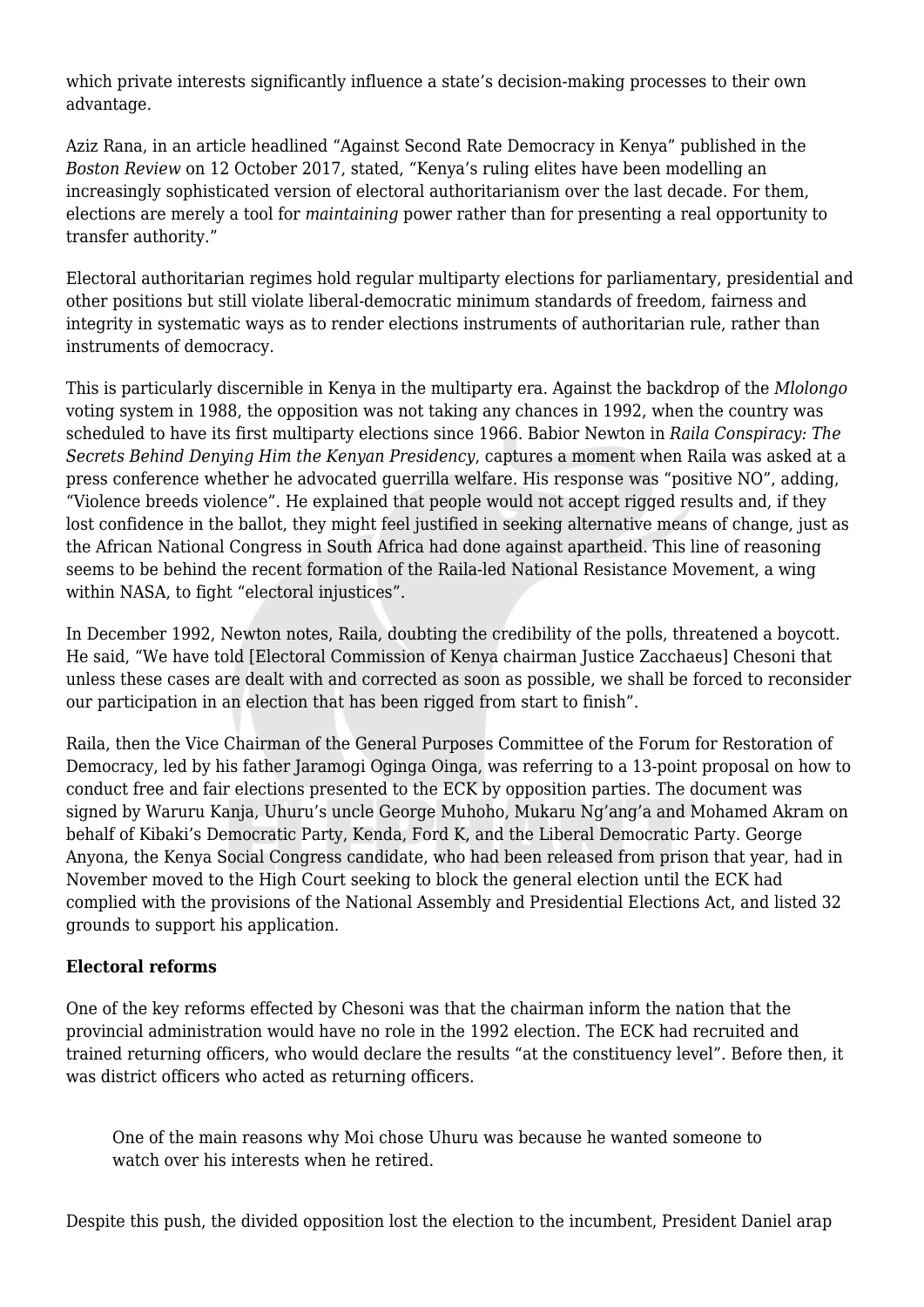Moi, and to the governing Kenya African National Union (KANU) party, which scooped 100 out of the 188 parliamentary seats. However, the results were marred by allegations of ballot-box stuffing and government-sponsored targeted ethnic violence in the Rift Valley. Kenneth Matiba of Ford Asili, who had finished second, petitioned the outcome in the courts but in February 1994, the petition was dismissed because Matiba, who had suffered a stroke in detention before the elections and was paralysed in both hands, had not personally signed the election petition papers.

Matiba had filed two petitions against Moi's election. The first one was because Moi had already served two terms and was, therefore, ineligible for a third term. The court struck out this petition in May 1993 since he was already pursuing another petition.

In the 1997 general election, the opposition was more vocal in calling for the removal of Chesoni as the ECK chairman. Chesoni left and his deputy, Samuel Kivuitu, took over. I should mention that before the election, Paul Muite, Matiba and one of the so-called "seven bearded sisters", James Orengo, had warned of a civil disobedience campaign if the government didn't effect constitutional reforms, which were a key agenda leading to the polls.

Raila, then the chair of the National Development Party (NDP), was also more concerned with the process as he was making his first stab at the presidency. At a press conference at Chester House in Nairobi, he had said that there was a need for "rapid institutional reforms prior to and after the election". In a precursor to his demand twenty years later, he insisted on what he called "six minimum but sacred constitutional reforms". If these reforms were not effected, NDP would join all other democratic forces to ensure that there were no elections. This tied in to the campaign of "No Reforms, No Elections" pioneered by civil society organisations that had adopted an agenda for constitutional reform to be implemented prior to the election and instituted a campaign of civil disobedience and public protests to pressure the government.

However, as articulated by Joel Barkan and Njuguna Ng'ethe in their paper ["Kenya Tries Again"](http://faculty.vassar.edu/tilongma/barkan&ngethe.html), under pressure, Moi changed tactics. "For the first time, he agreed to negotiate with the opposition, albeit on a highly circumscribed basis. First, talks would be limited to the crafting of 'minimal' reforms i.e. those demanded by the opposition to create a 'level playing field' for the elections and guarantee their participation." Importantly, negotiations would take place within parliament via the Inter-Parties Parliamentary Group (IPPG), which played to the interests of opposition politicians but excluded the activists who demanded more fundamental and comprehensive change.

Having so gutted – at least temporarily – the momentum for reform, Moi went on to win the December 1997 election with 40.4 per cent of the vote. Mwai Kibaki got 30.8 per cent while Raila managed 10.8 per cent. Others in the race were Kijana Wamalwa and Charity Ngilu. Raila, who had opposed the IPPG talks, acknowledging in Parliament that they were "meant to hijack the reform process and sabotage it", later himself had a change of heart and eventually dissolved the NDP into Moi's KANU.

In 1998, Kibaki petitioned against Moi's win by publishing the notice of the petition in the Kenya Gazette. The Democratic Party presidential candidate alleged that the ECK had conspired with Smith and Ouzman, the British firm that printed the ballot papers, to print two sets of papers to facilitate massive rigging. (The same firm was later implicated in the 2013 "Chickengate" scandal that led its top officials to be charged and jailed in the UK.)

However, based on another technicality, judges Emmanuel O'Kubasu, Mbogholi Msagha and Moijo ole Keiwua ruled that Kibaki should have served Moi and Kivuitu with the petition personally. That ruling was upheld in 1999 at the Court of Appeal by judges Riaga Omolo, Chief Justice Bernard Chunga, A.B. Shah, A.A. Lakha and Owuor J.J.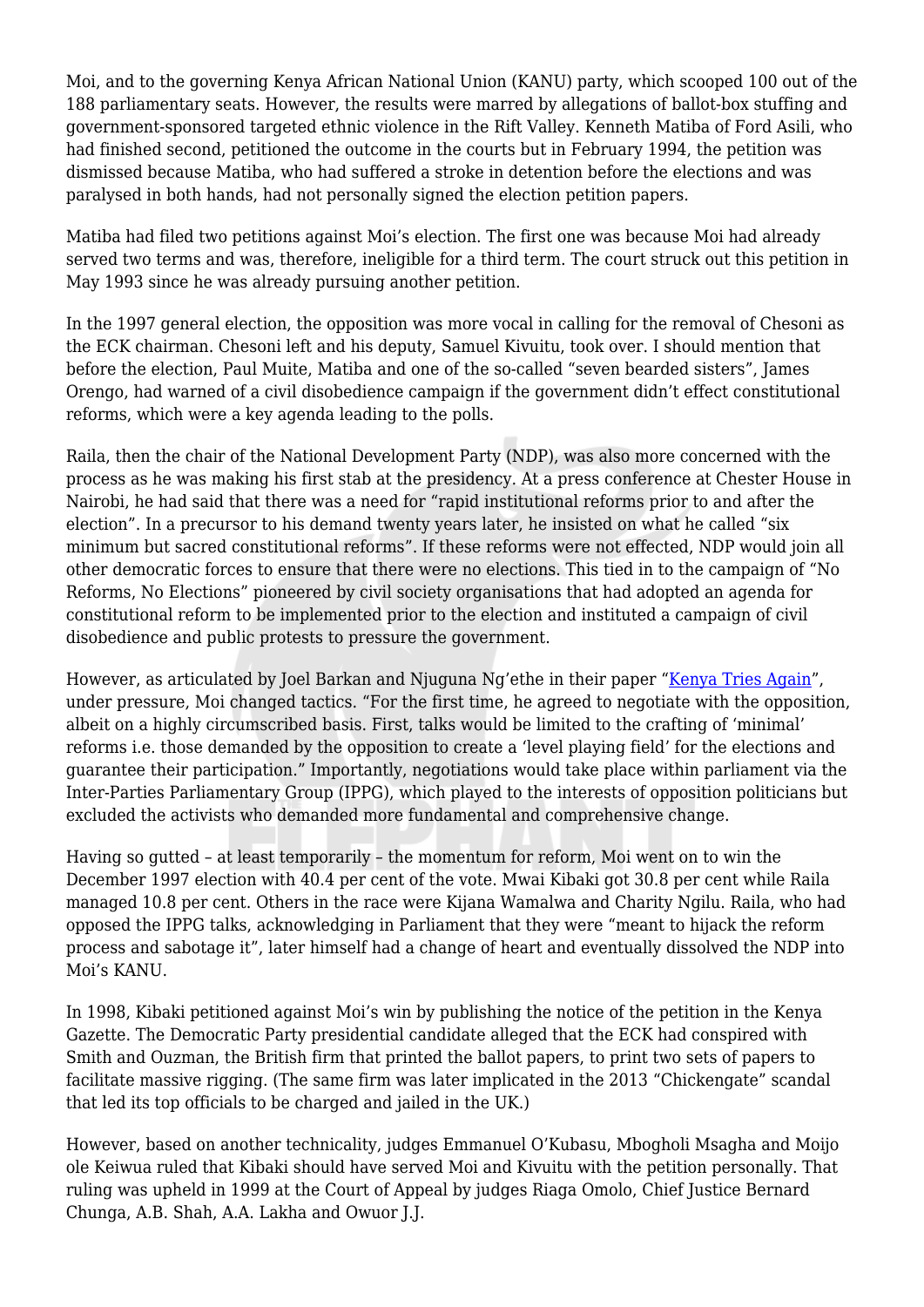Following the ruling, and in sentiments that would be echoed by NASA two decades later, Kibaki declared, "Moi would still be a fraudulent president. He won't be genuine because he rigged his way to that position … He will not have any moral authority over the citizens if he was to rule them by force."

# **2002 and after**

Unlike in the previous two elections, Moi was not on the ballot in 2002 and his preferred heir, Uhuru Kenyatta, faced a united opposition under the NARC Coalition. The coalition eventually brought together Kibaki, the presidential candidate, Raila, Ngilu and Kalonzo. Soon after it became clear that Kibaki was going to win the election, Uhuru conceded defeat and Moi offered a smooth transition.

But it is what made Moi go against the likes of Raila, Kalonzo and Mudavadi in his preference for Uhuru as his successor that provides a clue as to why the presidency is so hotly contested. Newton notes that by forcing his close aide, Mark Too, [to give up his seat as nominated MP in 2001](https://www.capitalfm.co.ke/news/2017/01/mark-kick-started-political-career-uhuru/), which paved the way for Moi to nominate Uhuru to parliament and make him Local Government minister, the president was preparing the young Kenyatta to take over the reins of power. One of the main reasons why Moi chose Uhuru was because he wanted someone to watch over his interests when he retired. It is widely known that Moi's predecessor and Uhuru's dad, Mzee Jomo Kenyatta, had amassed a vast estate, much of it through questionable means. Throughout his 24-year presidency, Moi had turned a blind eye to this and had not sought to punish the Kenyatta family. He evidently believed Uhuru would return the favour as it is well known that Moi's regime was itself steeped in corruption and other dirty deals.

This private arrangement demonstrates that the quest for power is largely driven by the desire of a small group of powerful elites to maintain, rather than reform, the extractive state.

In 2007, electoral thuggery under Kibaki and his Mt. Kenya Mafia clique – who used state machinery to campaign, influence and rig the election – set alight the tinderbox created by a history of landrelated problems, marginalisation and injustices. More than 1,300 people died and hundreds of thousands were displaced after the disputed 2007 election. Just like in 1992 and 1997, politicians again fanned militia and state violence in the service of personal ambition, with the presidency, and the control of the state, being the prize. The violence and the political crisis it generated gave added impetus to the constitutional reform agenda, which Kibaki, like Moi before him, had attempted to bastardise. This resulted ultimately in the promulgation of the new 2010 Constitution. And although this constitution was, at least in theory, designed to curtail the powers and appeal of the presidency, the current crisis demonstrates that this vision is yet to be realised.

The infamous [Madimoni moment](https://www.standardmedia.co.ke/article/2000084486/how-president-uhuru-kenyatta-fell-out-with-udf-leader-musalia-mudavadi) in the run-up to the 2013 election serves as an illustration of the behind-the-scene deals that seek to maintain the status quo. As the *Nation* [reported](http://mobile.nation.co.ke/news/politics/How-Mudavadi-fell-prey-to-Uhuruto-power-schemes/3126390-2531886-format-xhtml-nibgujz/index.html), powerful men in the Kibaki administration were not comfortable with either Raila or Uhuru taking over because "they never really belonged to the system".

"Most senior civil servants felt that the dramatic ways of Odinga and Kenyatta could lead to the reorganisation of the public service in ways that could render them jobless. Their only bet? Wycliffe Musalia Mudavadi," stated the *Nation* report.

Uhuru and his running mate, William Ruto, secretly entered into an agreement with Mudavadi so that the latter would stand in the elections. In this arrangement, Uhuru would drop out of the race in favour of Mudavadi. Cabinet slots would be shared out, with Uhuru's The National Alliance getting